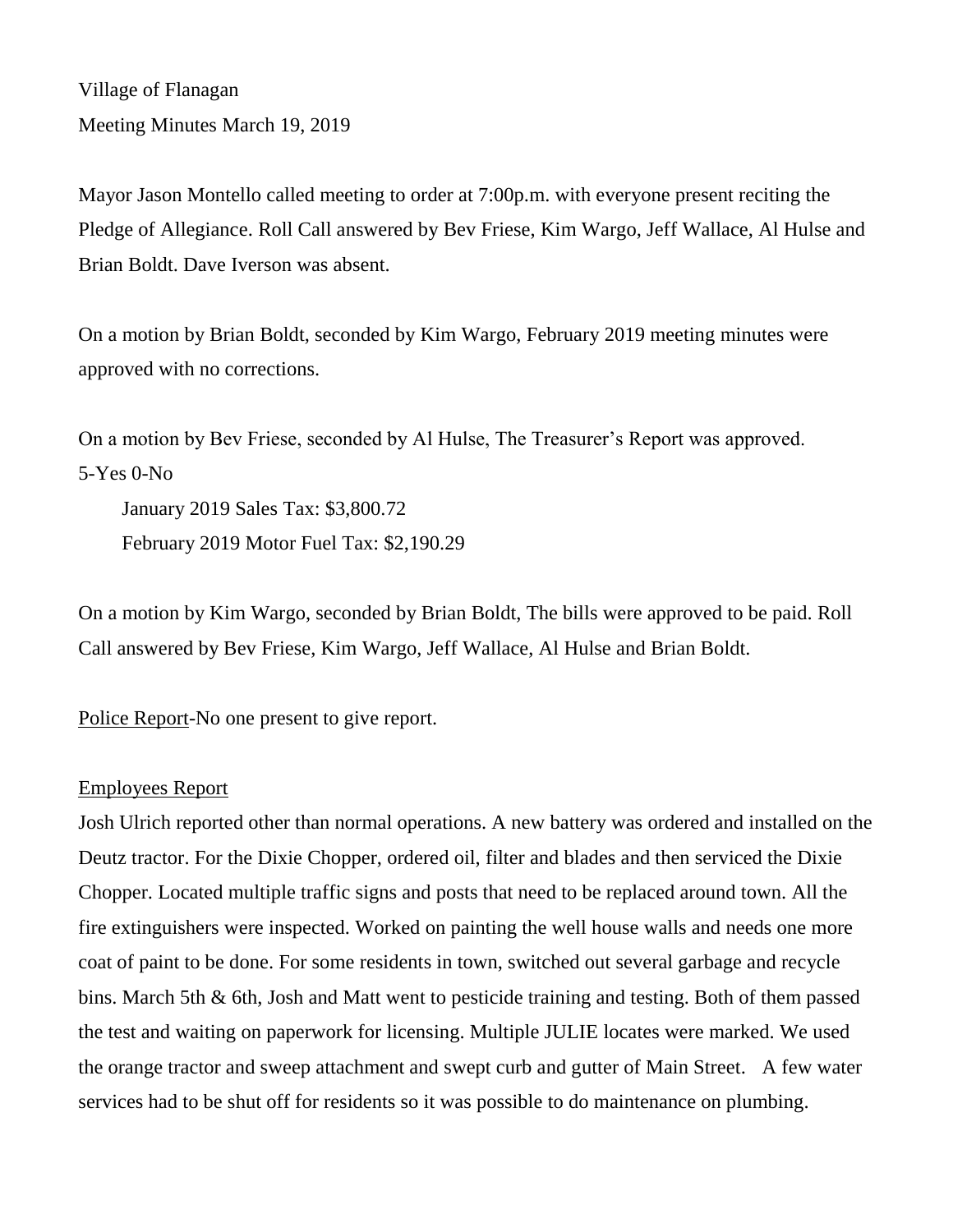Replaced a few meters that were damaged from freezing over the winter. Barricades and trash cans were set up for the community sale. After the sale was over, cleaned up trash and leftover scrap that took an hour. Monday after sale day, took scrap and TV's to Pontiac for recycling and put the barricades away. Cleaned and stored plows for the season. Scraped and filled the pot holes in the alleys. Also, Josh and Matt did a burn back on Legion Lake hill and around the treatment plant fence. Put in repaired compressor in at Legion Lake.

## Committee Reports

Flanagan Improvement Team, Kim Wargo reported on June 8th is going to be Cleanup day with the Flanagan Community Church and to contact Dan Mays. FIT will be helping with the cleanup day. On June 15th, scheduled a Fishing Derby for 10am, working on details yet. An idea was to provide food for the participates. Flyers will be going out to inform people about the upcoming events. Next FIT meeting will be April 29th at 7pm.

## President's Comments

April 2nd election was talked about. In two years, there will be another election for village president and village clerk. Jeff Wallace is the only one running for village president. At the end of the April meeting, Jason will swear Jeff Wallace in office. No update from Babb.

### Comments from Persons Present

Danny Brown wanted to thank the village for the help provided for the Community Sale. Once the village gets an invoice for the portapotties to give a copy to the lions club. The lions club would like to donate towards that expense. Brian Boldt wanted to thank the lions club for their help in the community sale.

## *NEW Business*

Operation Safety.org is a Non-for-profit (501-C3) entity for spade/neuter animals. It is a low cost spade/neutered program. Monthly, 40 animals are transported to Springfield for spade/neutered. The ears get tipped on the ones that have been fixed. Cost is \$20 per cat. Cannot kill them or move them, the animals have to come back. The day before the transport, setup the live traps. The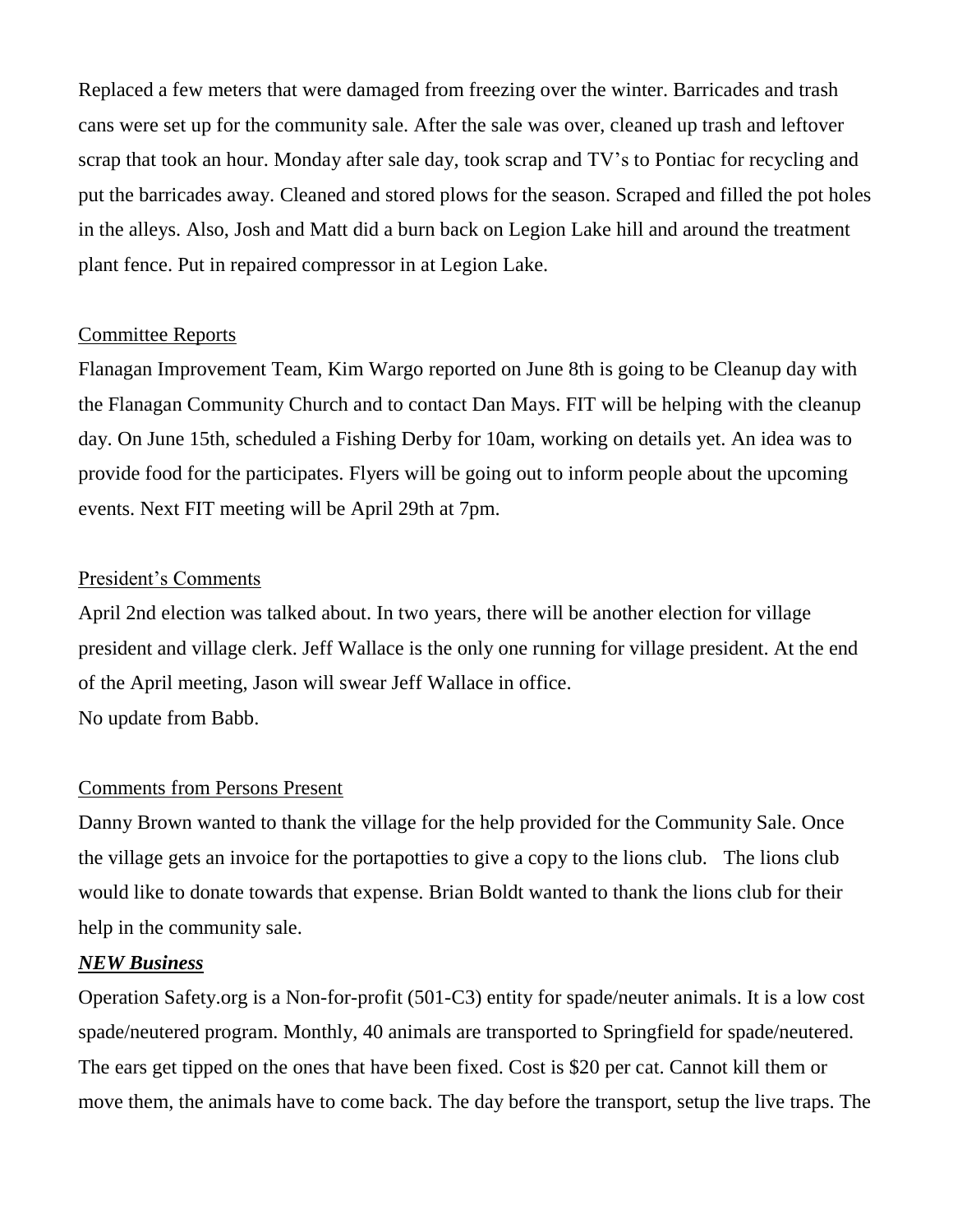life span of the feral cats are 7 years. There maybe someone that will take 20 cats.

#### Code Enforcement Mayor of Dana

Mayor Joe of Dana was wondering, for their information only, what could have been done better/differently to have been able to keep the contract going with Code enforcement Officer. Joe stressed, he doesn't want to make the same mistakes going forward.

It was mentioned that things weren't getting done in a timely manner, the turnover rate is high and in a years' time only one report was provided. Communication wasn't good. It just felt by many, that we were not getting our money's worth of service. A suggestion to Joe was to maybe have an officer come to a monthly meetings to provide a verbal report.

Joe responded by saying they were in this service for 1 year and half and still learning how to provide accurate/necessary services. It was also winter time and very cold. Joe did apologize for the service that we felt we were not given and appreciated the input we had given him. Jason mentioned that there is a process to getting things done. For example, still doesn't have an address of the house for the cat issue. As for the process, a list of things needs to be presented to the president/office so the proper action/channels can be taken in the order of notifications/violations.

### *OPEN Business*

#### Good Sam Proposal

Rick presented a copy of Final plat to move forward of the sale of the property. Final plat is to be zoned for commercial on the main building and the Duplexes zoned as Residential. There was two conditions to satisfy the agreement. A check for road improvements and to have a line of credit for water connections and add additional water meters to each unit. The line of credit was for 10% more than what the estimate was for in the amount of \$30,100. The line of credit is good only for a year. It was suggested that Good Sam cut the village a check for example 25K and they are completely in the clear and the village will take care of the water meters. Rick was going to present that to the Good Sam Board. The Final plat will need to be recorded with the county once it is approved by the village of Flanagan.

On a motion by Brian Boldt, seconded by Bev Friese, The final plot was approved pending the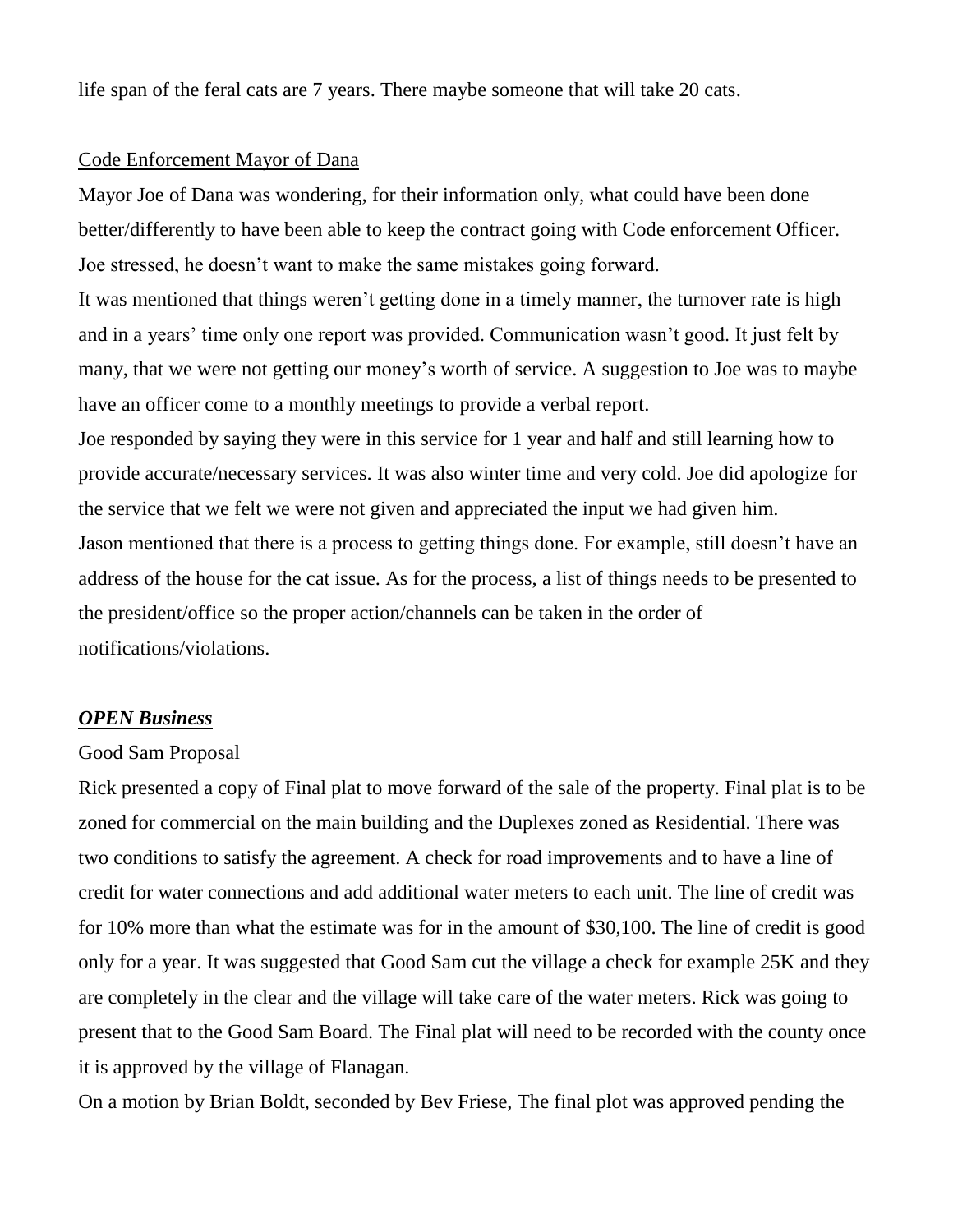water. Roll call answered by Bev Friese, Kim Wargo, Jeff Wallace, Al Hulse and Brian Boldt.

On a motion Brian Boldt, seconded by Al Hulse, Present the offer to Good Sam, the village will accept a onetime check for the amount of \$25,000 to resolve Good Sam of the responsibility for the sewer and water connections. Roll call answered by Bev Friese, Kim Wargo, Jeff Wallace, Al Hulse and Brian Boldt.

# Vendor Permit & Solicitor Permit

The permit is valid for one year. They are renewable. Applications will be available on the website.

On a motion by Brian Boldt, seconded by Kim Wargo, Ordinance 19.1 Solicitor permit was approved. Roll call answered by Bev Friese, Kim Wargo, Jeff Wallace, Al Hulse and Brian Boldt. On a motion by Jeff Wallace, seconded by Bev Friese, Ordinance 19.2 Vendor permit was approved. Roll call answered by Bev Friese, Kim Wargo, Jeff Wallace, Al Hulse and Brian Boldt.

## Property at 212 N Main & 106 E Lincoln

The update is another court date March 26, 2019.

# Property at 100 W Lincoln

Someone paid the \$76 debt but the State of IL has no record for it. The title has not been cleared.

Livingston County Sheriff's Office will deliver the ordinance violations for free. We just need to deliver the violations to the sheriff's office and they will handle the delivery of the violations to the people and get a signed receipt. Jason will proceed with the cat feeding ordinance violation.

On a motion by Brian Boldt, seconded by Al Hulse, For Jason Montello to Contact Kathy from operations safe about the cats. 5-Yes 0-No

On a motion by Jeff Wallace, seconded by Brian Boldt, A licensed trapper John Lyons from